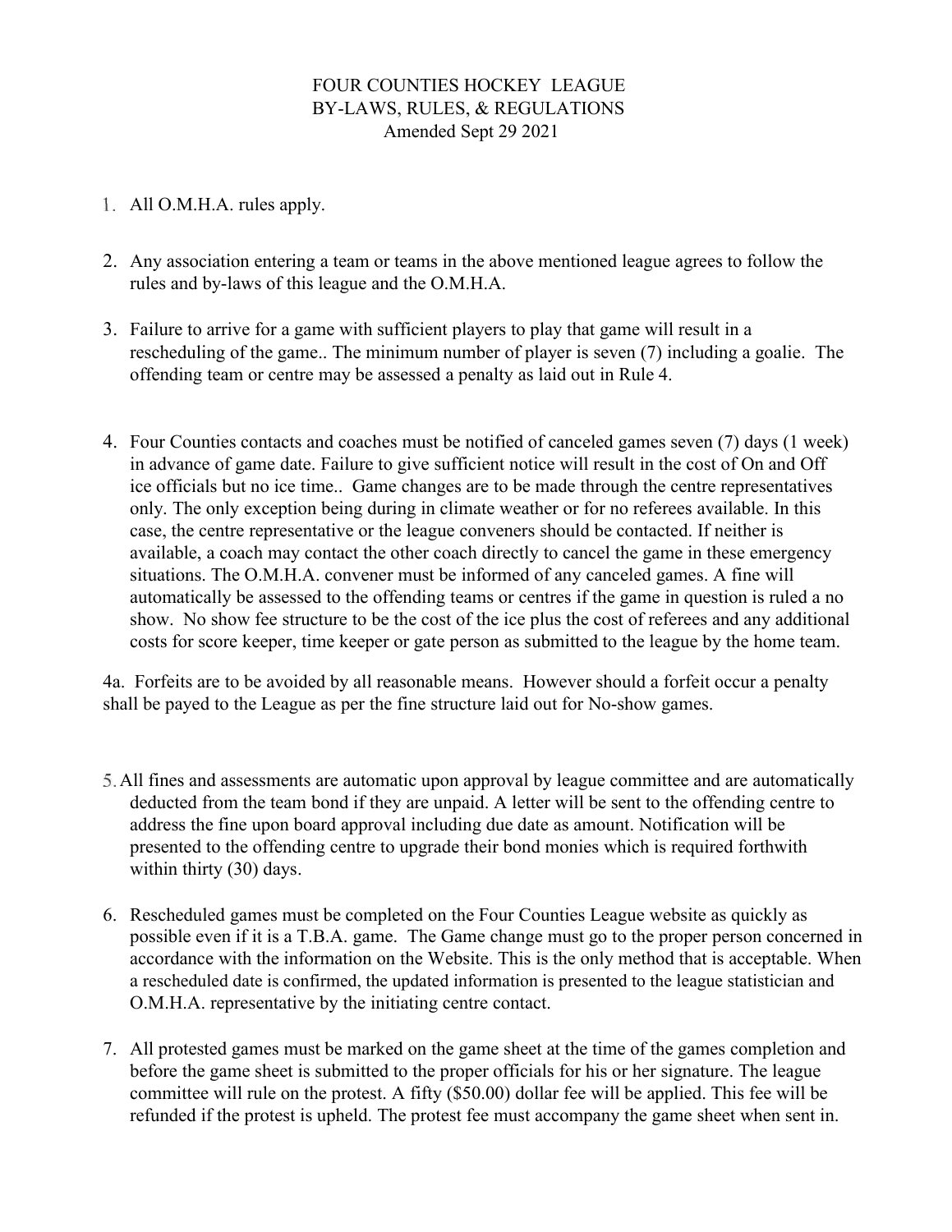8. The lengths of the games are as follows: U8 and U9 will follow OMHA guidelines. U11 sixty (60) minutes, U13 seventy (70) minutes, U15 seventy/eighty (70/80) minutes, and U18 eighty (70) minutes. All games sheets must be clearly marked as the length of periods, curfew times and scrapes. (U15) Centre may increase the length of the first period to 15 minutes as long as there is sufficient time to allow a flood between the  $2<sup>nd</sup>$  and  $3<sup>rd</sup>$  periods. Otherwise the minimum length of periods is listed in Table 1. Game **numbers must appear on all game** sheets. Centre conveners are to check for game numbers prior to sending in the game sheets. All games are to be played stop time. (See Table 1)

#### Table 1

| <b>Division</b> | Period #1  | Period #2  | Period #3  |
|-----------------|------------|------------|------------|
| U8              | 22 Minutes | 22 Minutes | None       |
| U9              | 22 Minutes | 22 Minutes | None       |
| U11             | 10 Minutes | 10 Minutes | 15 Minutes |
| U13             | 10 Minutes | 15 Minutes | 15 Minutes |
| U15             | 10 Minutes | 15 Minutes | 15 Minutes |
| U18             | 15 Minutes | 15 Minutes | 15 Minutes |

- 9. There will be no overtime during regular season. Overtime will be used in a game stands tied in a Playoff Finals. This will result in a five (5) minute sudden victory then a three (3) man shoot out if necessary. If the game is still tied after the (3) man shoot out, the same (3) three players in order will participate in a sudden victory shoot out. The three (3) players are to be selected after the 5 minute overtime.)
- 10. Points will be awarded as follows: two (2) points for a win, one (1) point for each team in the event of a tie. Standings may be calculated by percentage when required.
- 11. Any complaints concerning coaches, playing conditions, etc. should be forwarded to the centre Four Counties Hockey League contact and a meeting if necessary will be called to discuss the complaint.
- 12. Any complaints concerning referees shall be forwarded in writing to the centre referee coordinator. Referee-In-Chief.
- 13. Each centre will be required to post a two hundred and fifty (\$250.00) dollar performance bond. All fines levied against the centre will be deducted from the bond if not paid by due date. The bond must be maintained at this (\$250.00) dollar level throughout the season. The performance bond must be restored to this level within thirty (30) days if it is used by the league. Team entry fees will be established at the beginning of each season usually at the first meeting following the Annual General Meeting. Team fees should be set after the number of teams in the league has been established for the season
- 14. It is our best interest that all centres have a representative at all league committee meetings.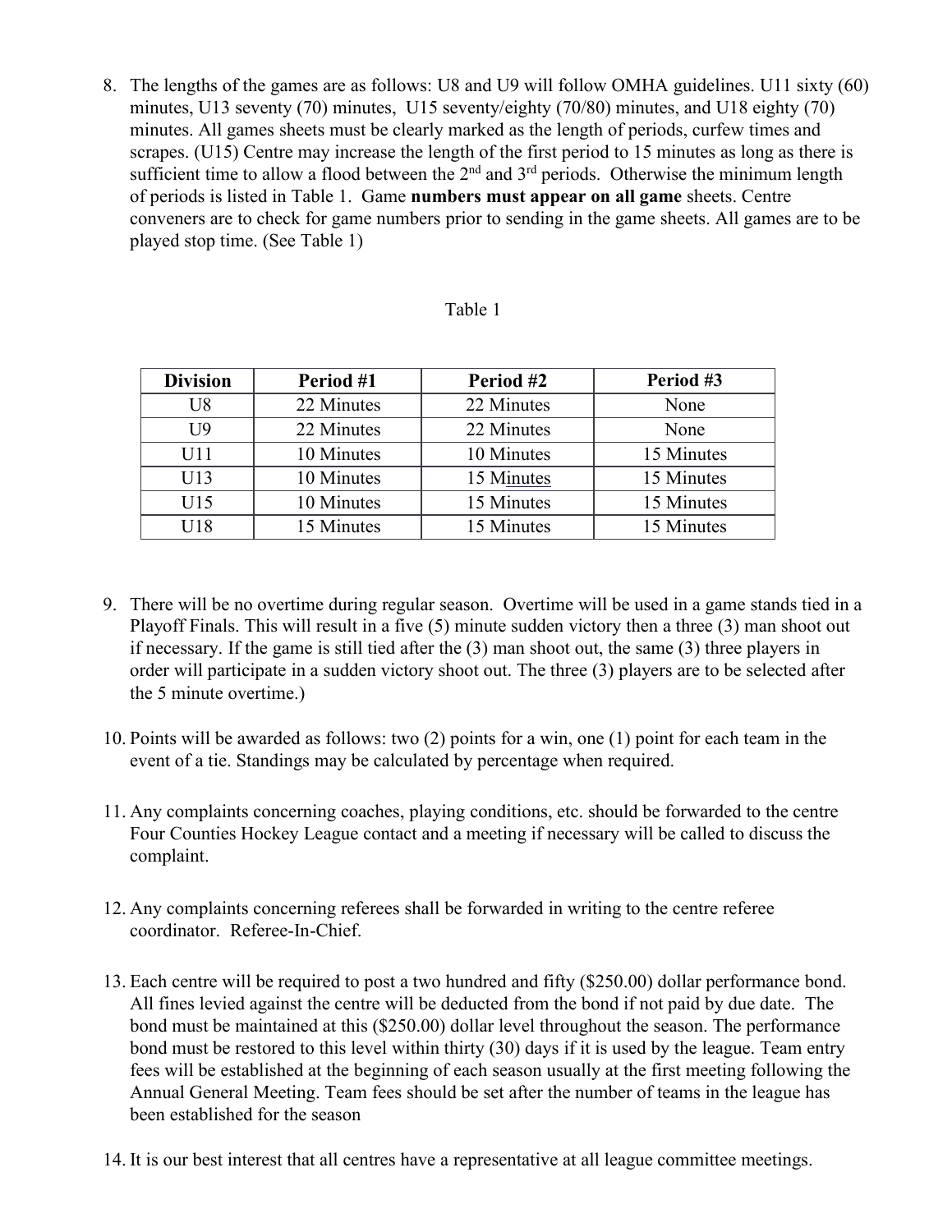Failure to do so will result in a twenty-five (\$25.00) dollar fine to the offending centre or centres. Failure of a centre to attend the annual general meeting will result in a one hundred (\$100.00) dollar fine.

- 15. Each centre in good standing with the FourCounties Hockey League will have one (1) votes at regular monthly league committee meetings. The executive combined will only have one vote in the event of a tie. If a member of the executive is also a centre representative contact they will have a vote for the centre. The O.M.H.A. contact(s) will not have voting privileges.
- 16. Awards to be determined annually by league committee.
- 17. Member Associations will only pay the minimum referee fees as listed in the OMHA manual of operations.
- 18. Playoff plans are to be drawn up by the league committee and ready for presentation at the November meeting. This may vary from season to season ( Playoffs will be determined in accordence with the playoff rules noted Playoff Rules Addtion to the By-Laws)

19. U7 players must be seven (7) years of age or younger as of December 31st of the registration year. Due to the change in U7 rules developed by Hockey Canada and it's partners. The League will coordinate a schedule for all member associations however no awards from the leageue will be handed out for this divisions.

20. A fine of one hundred dollars (\$100) will be assessed to any centre not having a representative for each and every team at the scheduling meeting.

21. In the event that the on-ice officials do not show for a scheduled game, the following criteria is to be followed:

a) The game must be rescheduled with thirty (30) days by centre convener

b) The visiting team must be given a choice of two (2) dates with reasonable times.

c) The game will be rescheduled on the original centres home ice. If no date can be agreed on, the conveners may decide to play at the original visiting team centre if the ice is available there. The final decision restswith the conveners with the objective to play the game.

d) If the conveners cannot agree on a rescheduling date, the O.M.H.A. representative may intervene to resolve the issue.

22. The statistician is a paid position. The paid amount with be determined at each A.G.M. meeting

23. All Championship division teams must be available to play a best of 3 series during the Championship week (Usually the week following "March break") Teams unable to commit to the league Finals will be bumped for the next team in the standings at the end of the playoff round robin

24. Disciplinary provisions for both U15 and U18 divisions for the regular season and playoffs.

Any player penalized as the Instigator in any fight will receive and additional 1 game suspension in addition to any suspensions handed out by the OMHA

Any player who receives a suspension for their first fight will receive an additional 1 game suspension in addition to any suspension handed out by the OMHA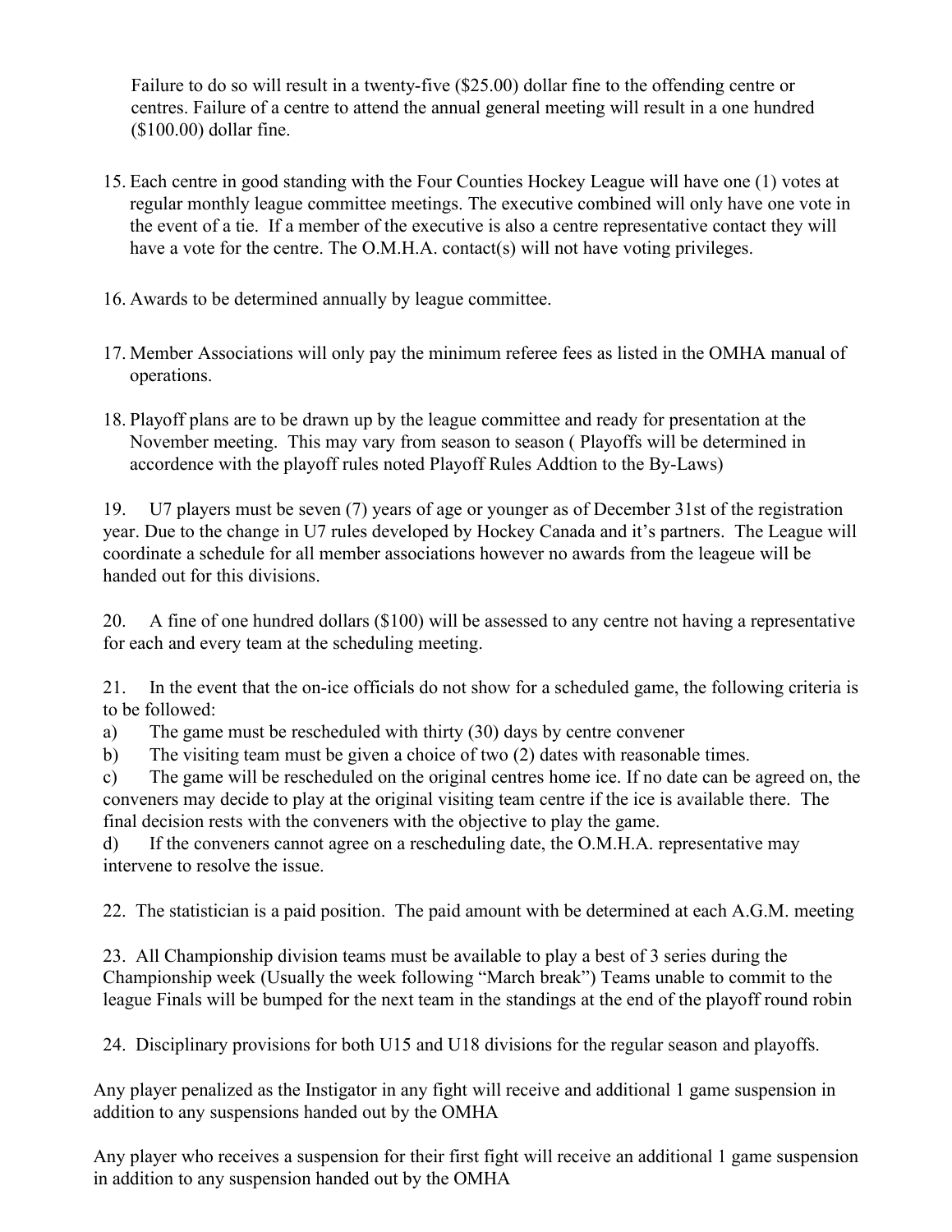Any player who receives a suspension for their second fight will receive an additional 2 game suspension in addition to any suspension handed out by the OMHA

Any player who receives a suspension for their third fight will receive an additional 3 game suspension in addition to any suspension handed out by the OMHA

These Suspensions are not subject to review and will be honored by the OMHA as part of their disciplinary decisions

The Executive board shall consist of the President, Vice-President, Treasurer, Secretary and Past President.

### Past President

Shall be used as a valuable resource for past decisions and intent of association By-Laws Shall act as chair in the absence of the President and Vice President. Will sit as a voting member of the executive board to be used in tie breaking procedures. Handle any duties deemed necessary by the General executive.

### President

Shall serve as the chair for all executive meetings.

Shall have thorough knowledge of the league By-Laws and OMHA/Hockey Canada rules where applicable to the league.

Hold signing authority for the league.

Represent the league in OMHA matters.

## Vice President

Shall serve as chair in the absence of the President Shall be in charge of ordering League trophies Shall organize the League Scheduling meetings.

#### Treasurer

Shall keep record of league accounts. Shall hold signing authority for the league Shall provide a financial update at all meetings Shall track the standing of member associations Shall provide invoices when necessary for payment to league